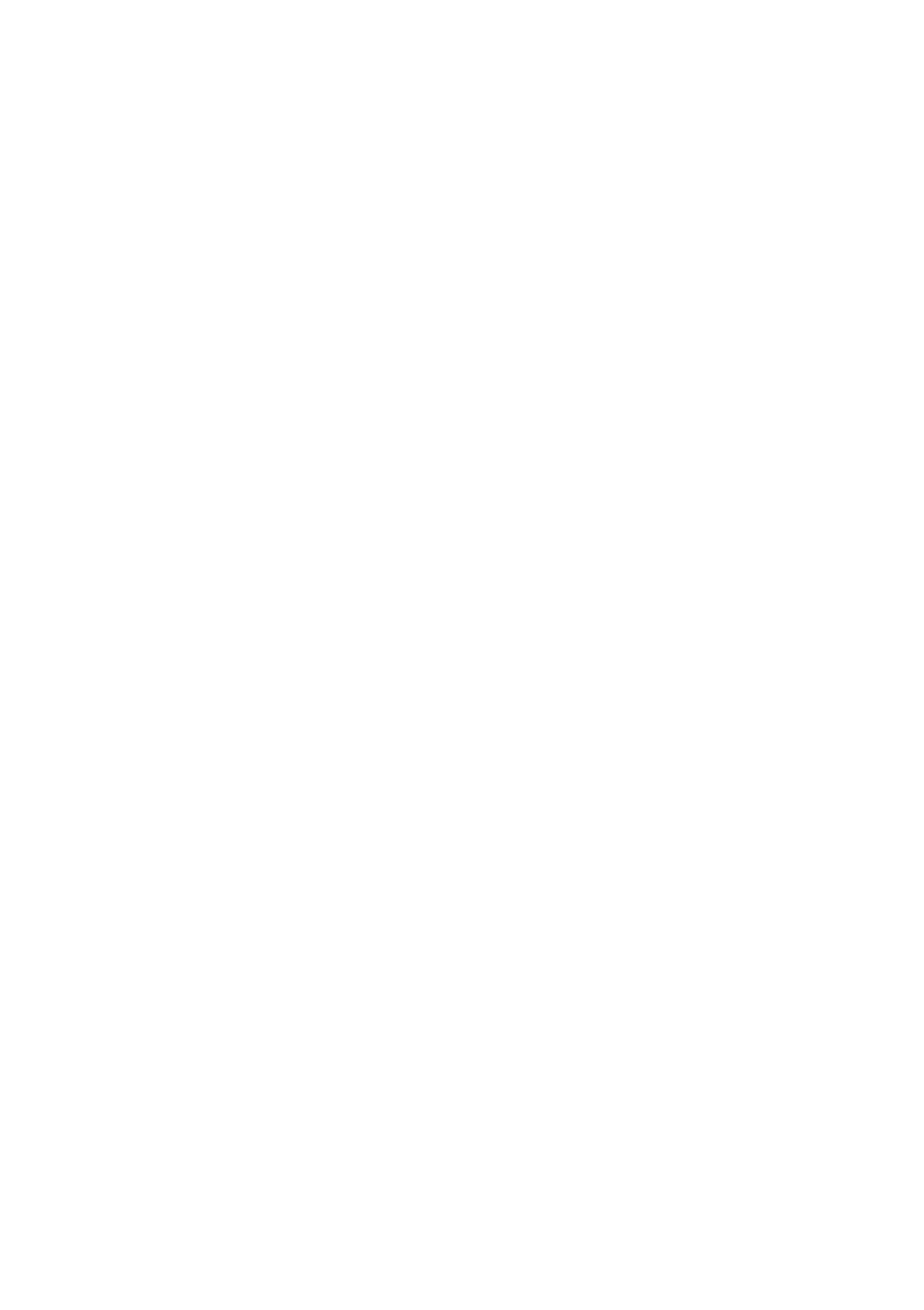The Mental Welfare Commission wants to make sure that everyone's care, treatment and support is allowed by the law, respects the rights and promotes the welfare of people with mental illness, learning disability and related conditions. We do this by empowering people and their carers and guiding service providers and those who make the rules.

## Why we do this

People might be at risk because they are not able to look out for their own interests. Someone else might have to decide they need care and treatment. When this happens, we make sure it is allowed by law and is the right thing to do.

### Who we are

We are an independent organisation set up by the Scottish Government. We are experienced health and social care staff, service users and carers.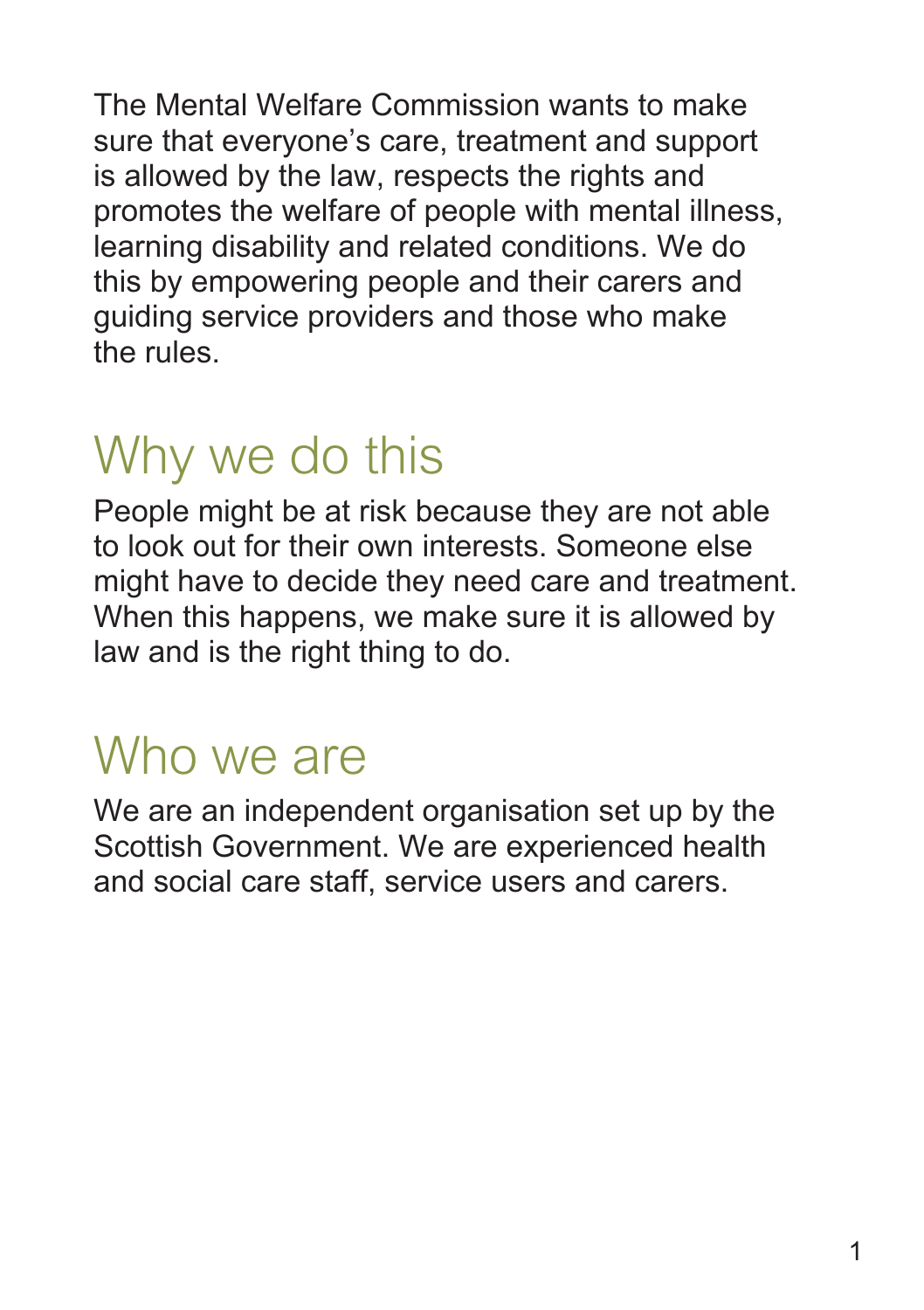## What we stand for

People with mental illness, learning disability and related conditions should have the same rights and respect as anyone else. They have the right:

- to be treated with dignity and respect
- to have treatment that is allowed by law and is the right thing for them
- not to be abused, neglected or discriminated against
- to have care and treatment that is best for their needs
- to get well and have as full a life as possible.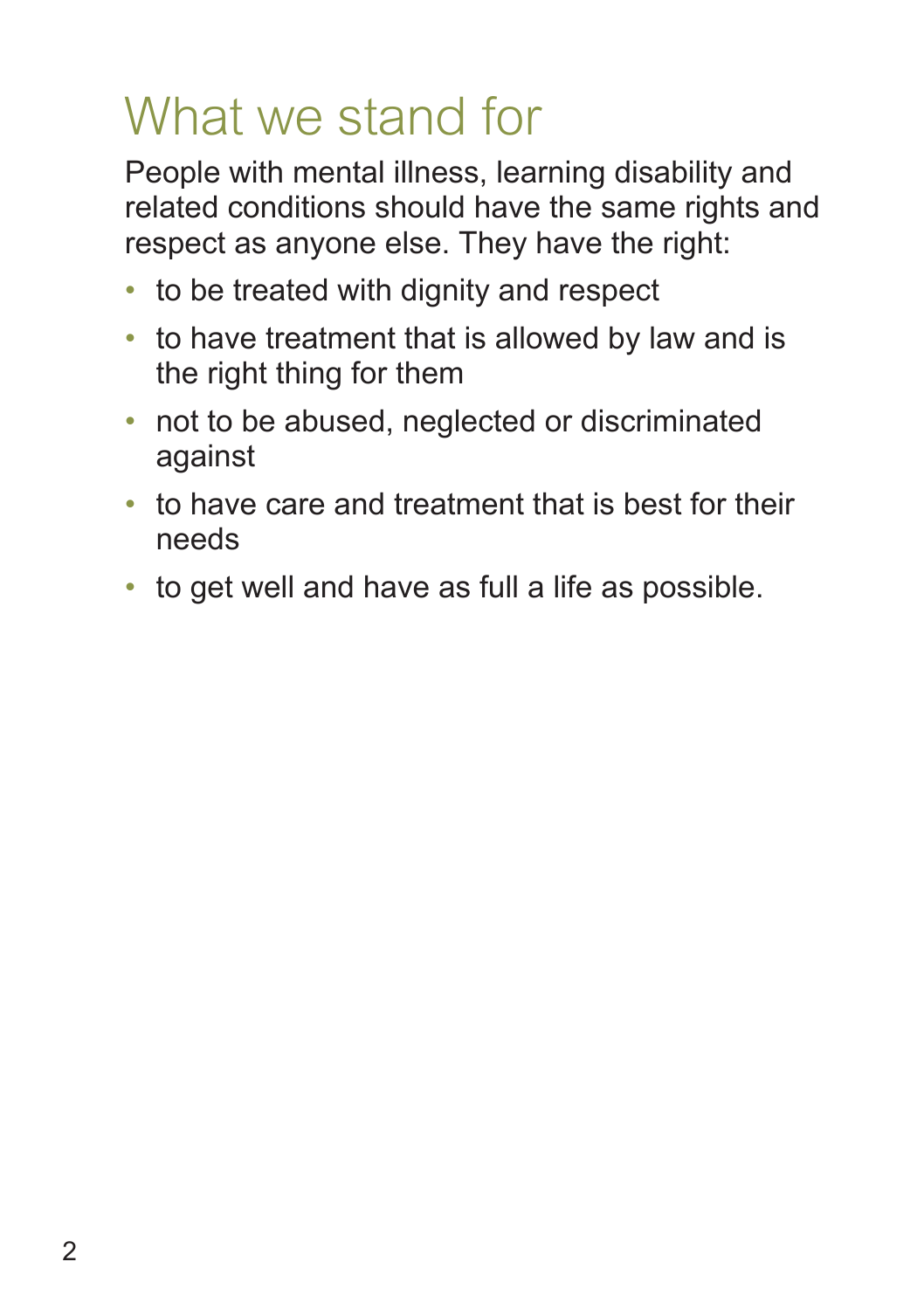## What we do

We work to get the balance right between the person's rights, the law and the care the person gets. We work across all areas of health and social care.

- We find out if a person's care and treatment is allowed by the law.
- We ask service providers to give the very best mental health and learning disability care they can give.
- We follow up on individual cases where we think something is wrong, and may investigate further.
- We give information, advice and help to people, carers and service providers.
- We help to develop services and we help to make new laws about them.
- We help service providers to understand what the mental health and incapacity law says about people's care and treatment.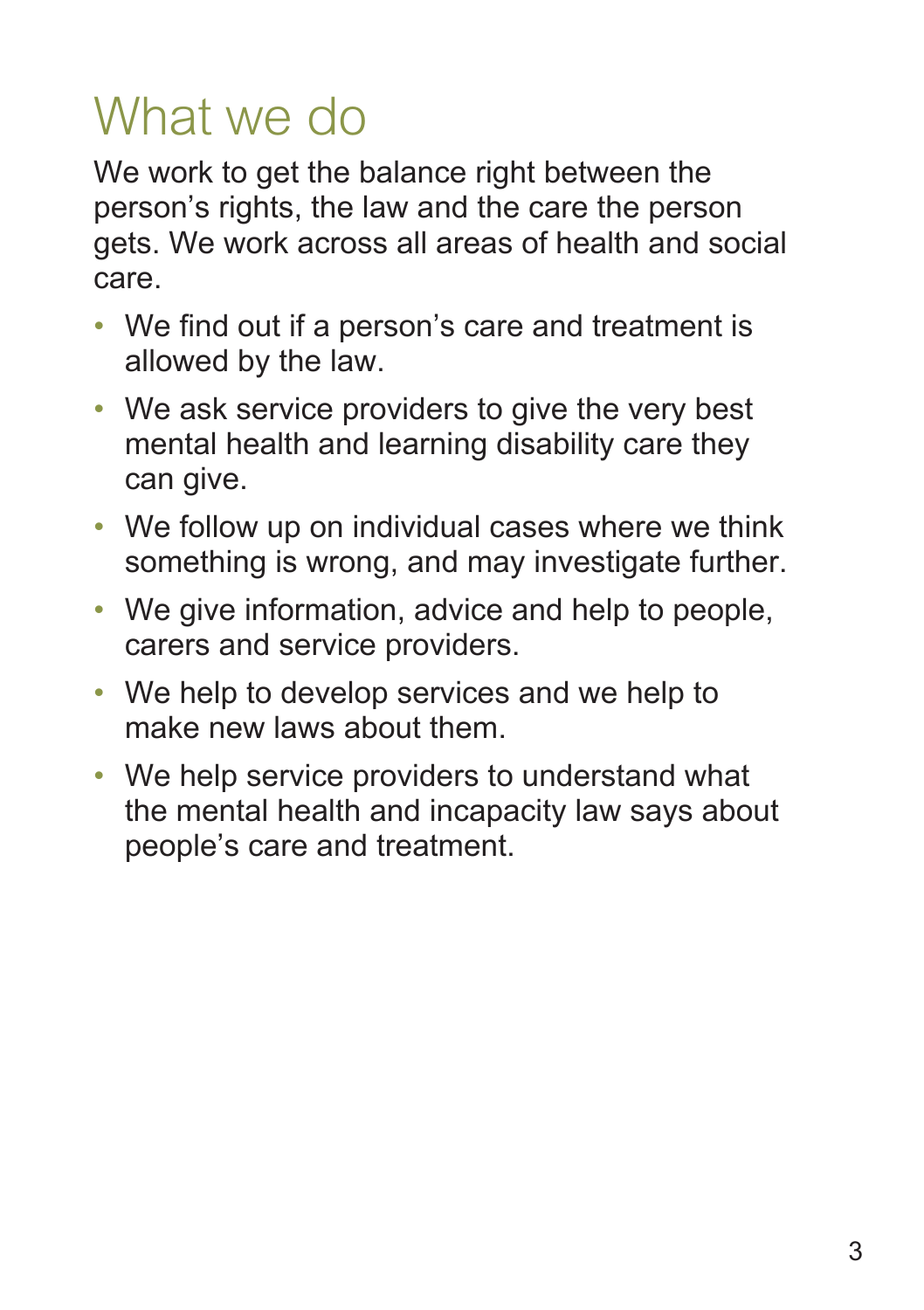## Why we visit people

**The Same as You?**, published by the Scottish Executive in 2000, was a national review that set out a plan for improving services for people with learning disabilities.

It said that:

- People with learning disabilities should be able to live normal lives.
- Most people wanted their own homes in the community, and would not get their care in hospitals any more.
- Day services needed to change so they helped people get education, find jobs and have a better quality of life.

In the last few years, changes to the benefits system have made it easier for people to live in their own homes in the community, and make better choices about their care and support.

The Mental Welfare Commission wanted to look at the quality of life, opportunities and choices of people with complex support needs. We visited 202 people across Scotland.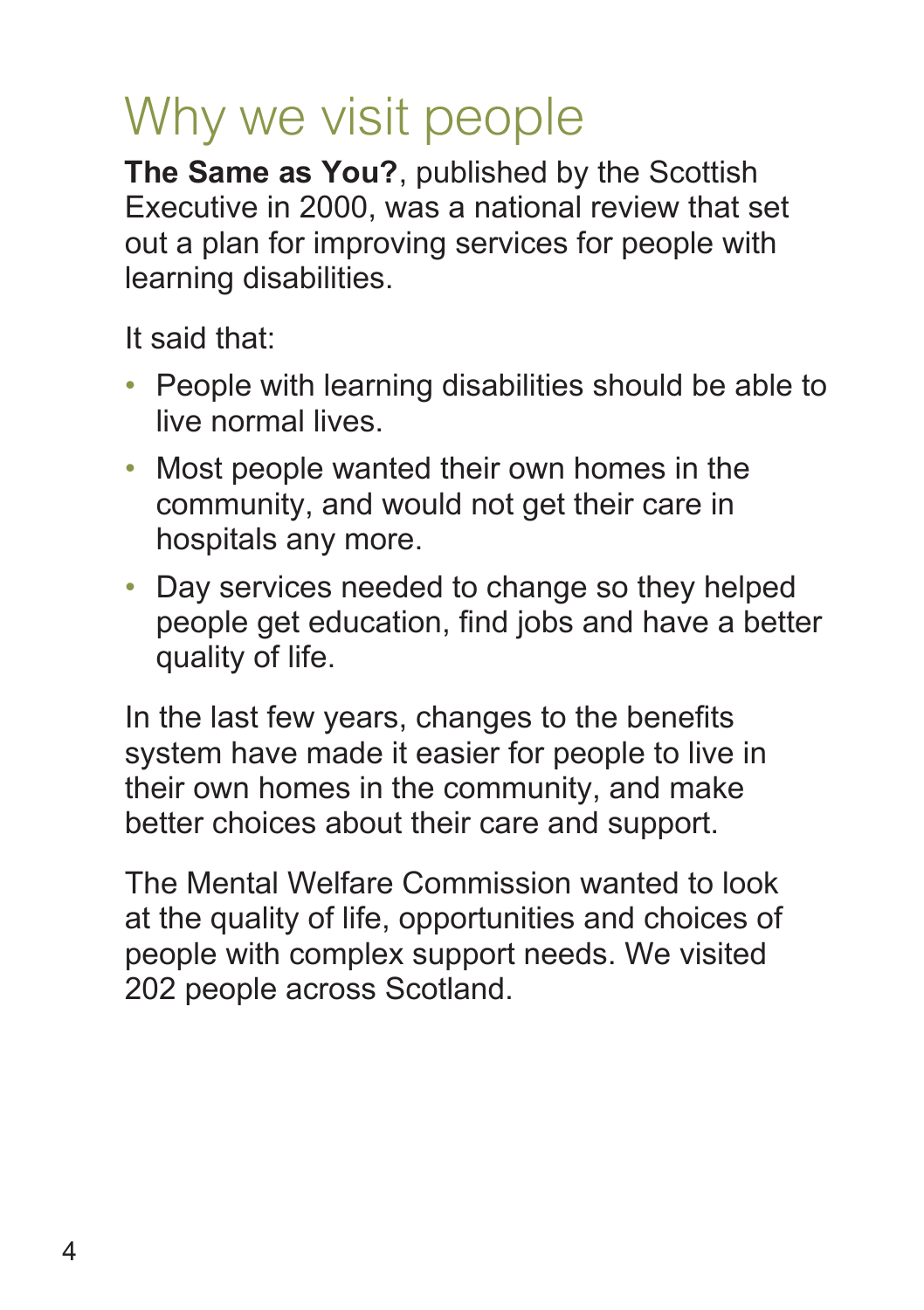We looked at:

- where they were living
- the support they were getting, and how it helped them to live more independent lives and make choices
- how they worked with professionals to plan their services
- how dangers were handled
- how their rights were being looked after, and who was responsible for this
- how easy it was for them to access the services they need.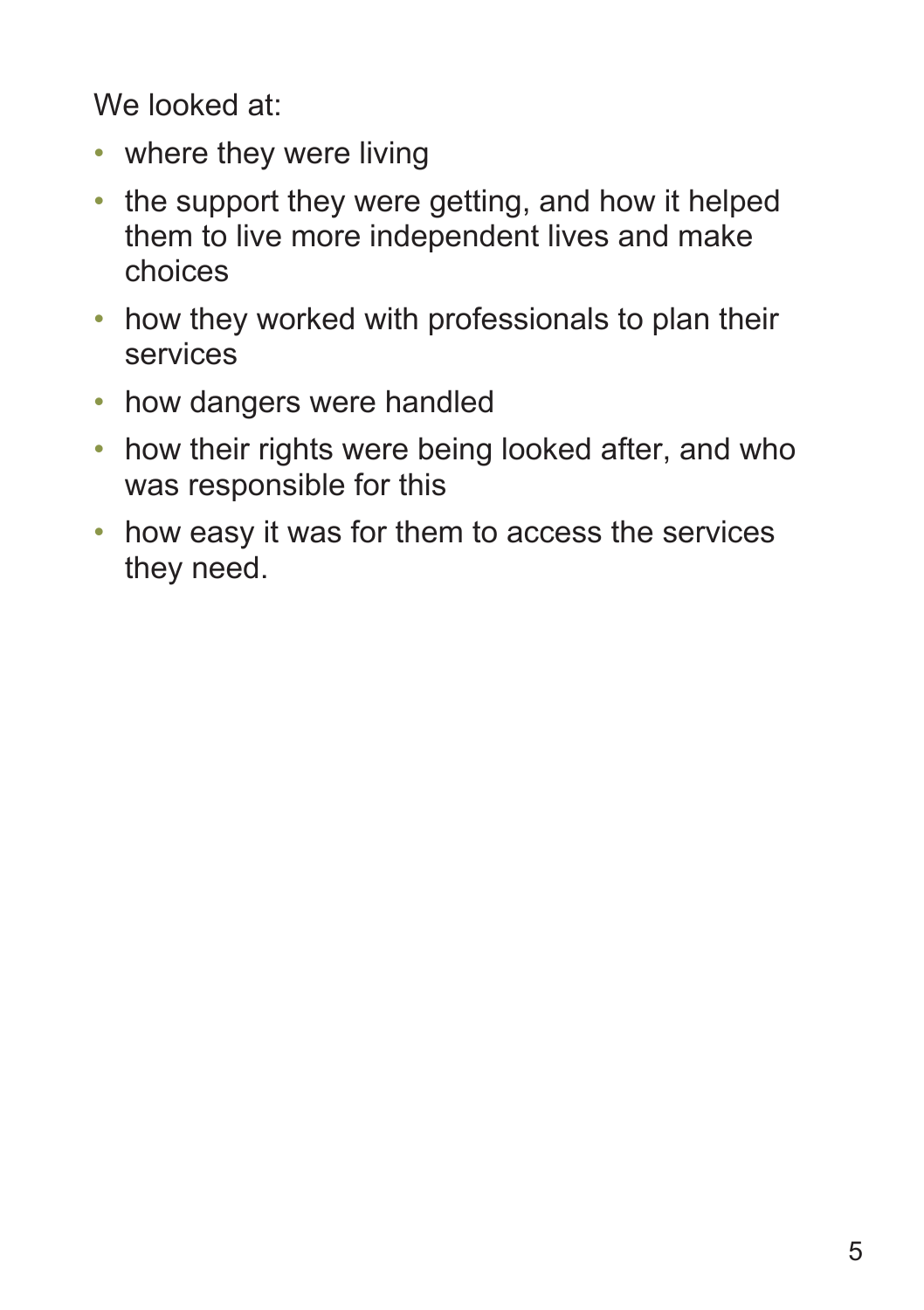## What we found – Things that were good

We were happy with the support that most people were getting. Moving from hospitals into their own homes had changed many people's lives.

#### **Housing**

Most people were living in good houses and flats. A few were not, but this is being changed.

#### **Support**

Nearly all the people had good support plans which gave them the care they needed and were what they wanted.

Service users were able to make choices about what they did every day, and about education, social and leisure activities. Lots of them were learning new skills and becoming more independent.

Service users, relatives, guardians and care managers were mostly happy with how things were going. If there were problems, everyone could agree on what was wrong and how things should be made better.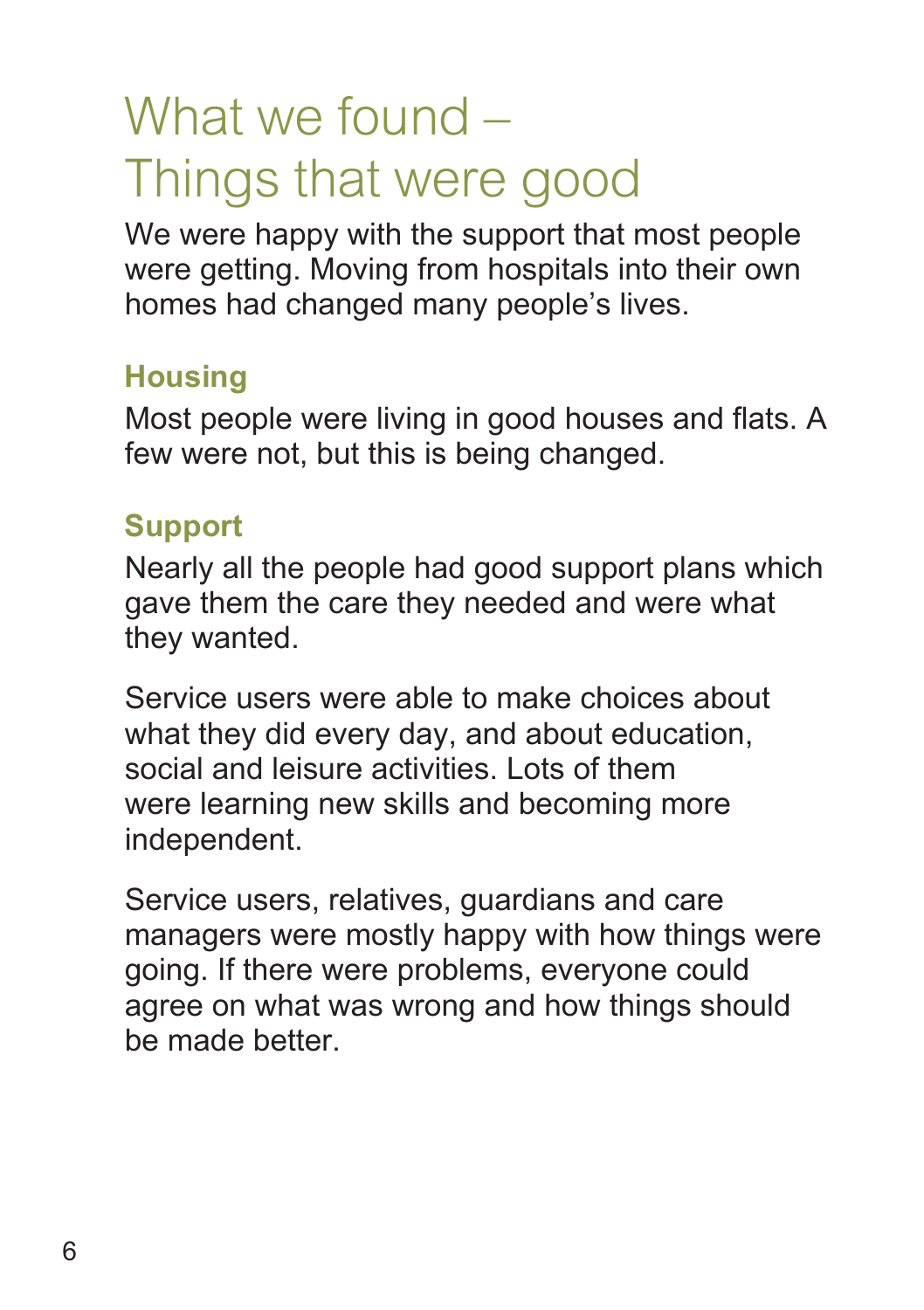Health professionals like Community Learning Disability Teams were providing an excellent service and giving good advice, support and treatment.

People were much happier because they were not in hospitals any more.

#### **Health**

Most people had good care for their physical health.

#### **Social lives**

Families were very important in helping people have social lives. Most care providers worked with families to help with this. Friends were important too.

#### **Dangers**

Some people with complex needs were in danger of hurting themselves or others, but most of the people we saw had good support plans to stop this from happening.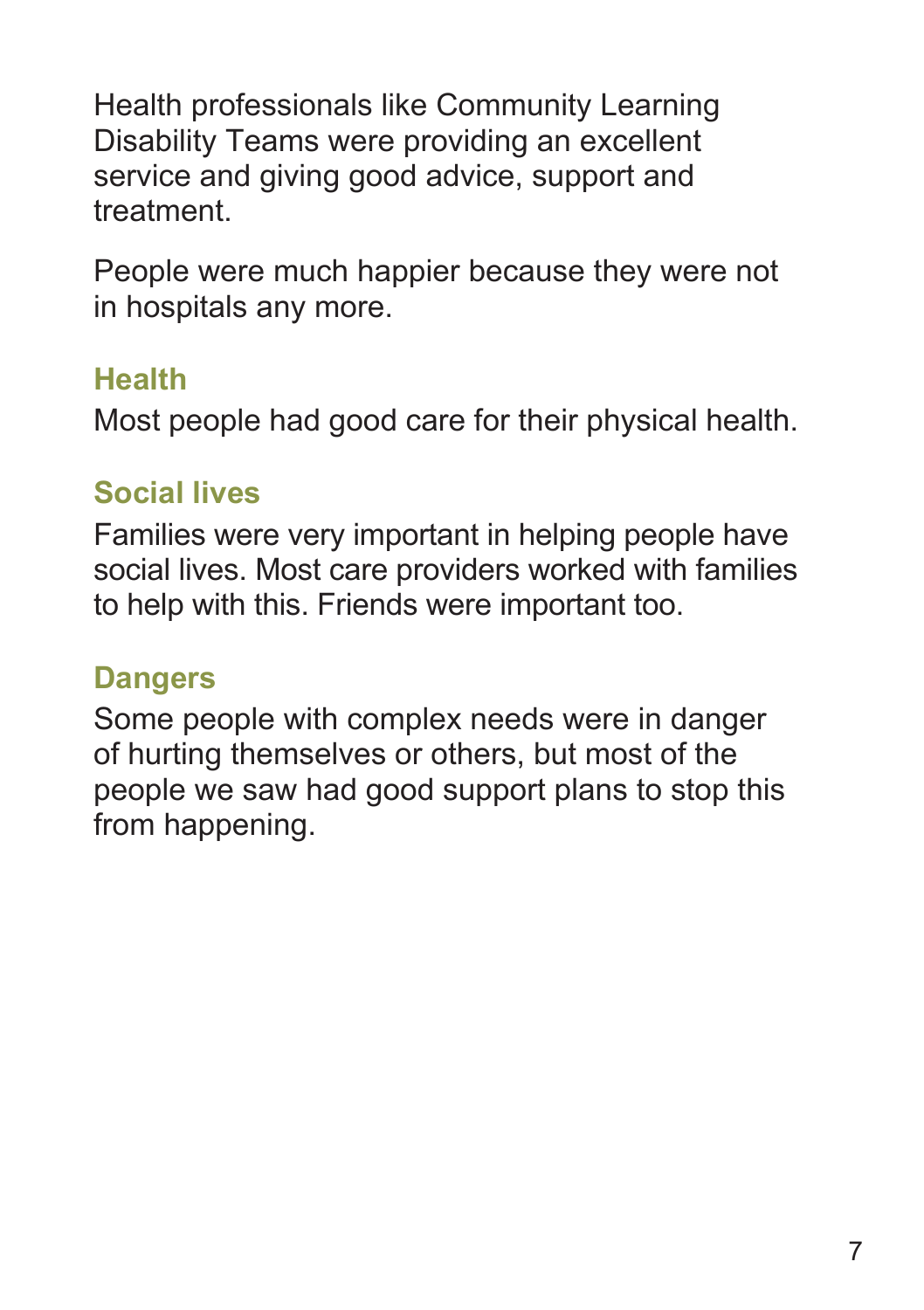### What we found – Things that needed to change

We thought that some people needed better care and support, to help them live happy and independent lives, and make friends. All care and support staff should be well trained and managed. We found that some were not.

Services have to be the best they can be. Local authorities must keep looking at the care and support they give and make sure the service user's rights are being protected.

#### **Housing**

Some people weren't happy living together. It should be possible to move them to new homes with people they like, or let them have time away from the people they don't get on well with.

#### **Support**

A small number of support plans were out of date or did not meet all the needs of the service users. Some plans were quite good but more could be done to make them even better.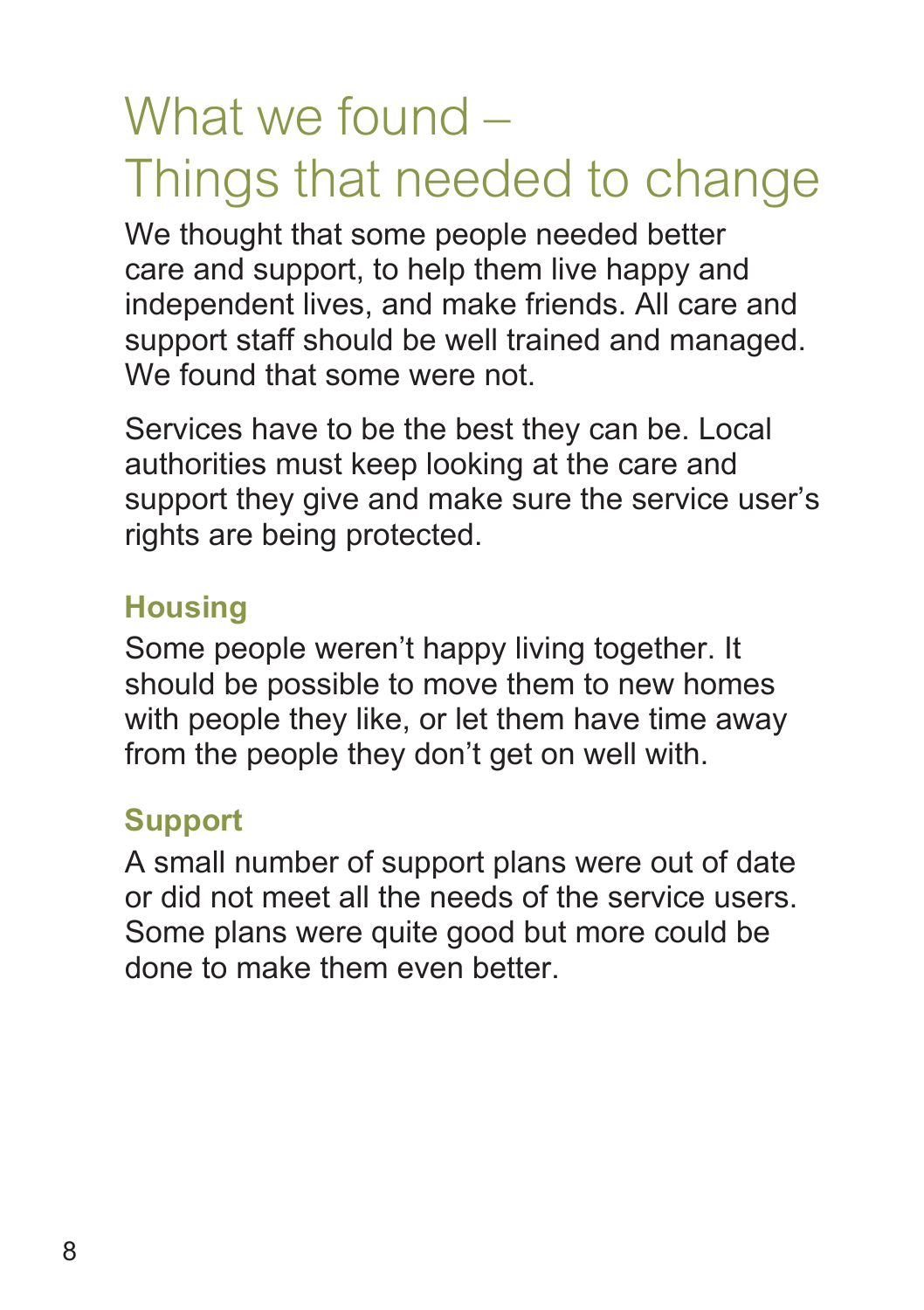#### **Social lives**

Service providers should help people to make friends. Some service providers were doing a good job of this, but most service users still said they didn't have friends. Families should be involved more because they are very important in helping people to have social lives.

#### **Planning**

Support plans have to be looked at regularly by care managers to make sure the service user is getting the best out of them. Some people had their support plans looked at less often than once a year. We didn't think that was good enough. A support plan should be looked at once every year, at least.

#### **Rights**

Some staff didn't properly understand the law, and how it affects people who can't say if they want medical treatment. A doctor has to say that a person isn't able to make those decisions and make a plan for their medical treatment. This plan should be in the person's file. Care providers need to understand this law better.

A small number of people weren't allowed to leave the building where they stayed. Doors and windows were locked and had alarms. They only had limited access to things like mobile phones, cameras and the internet.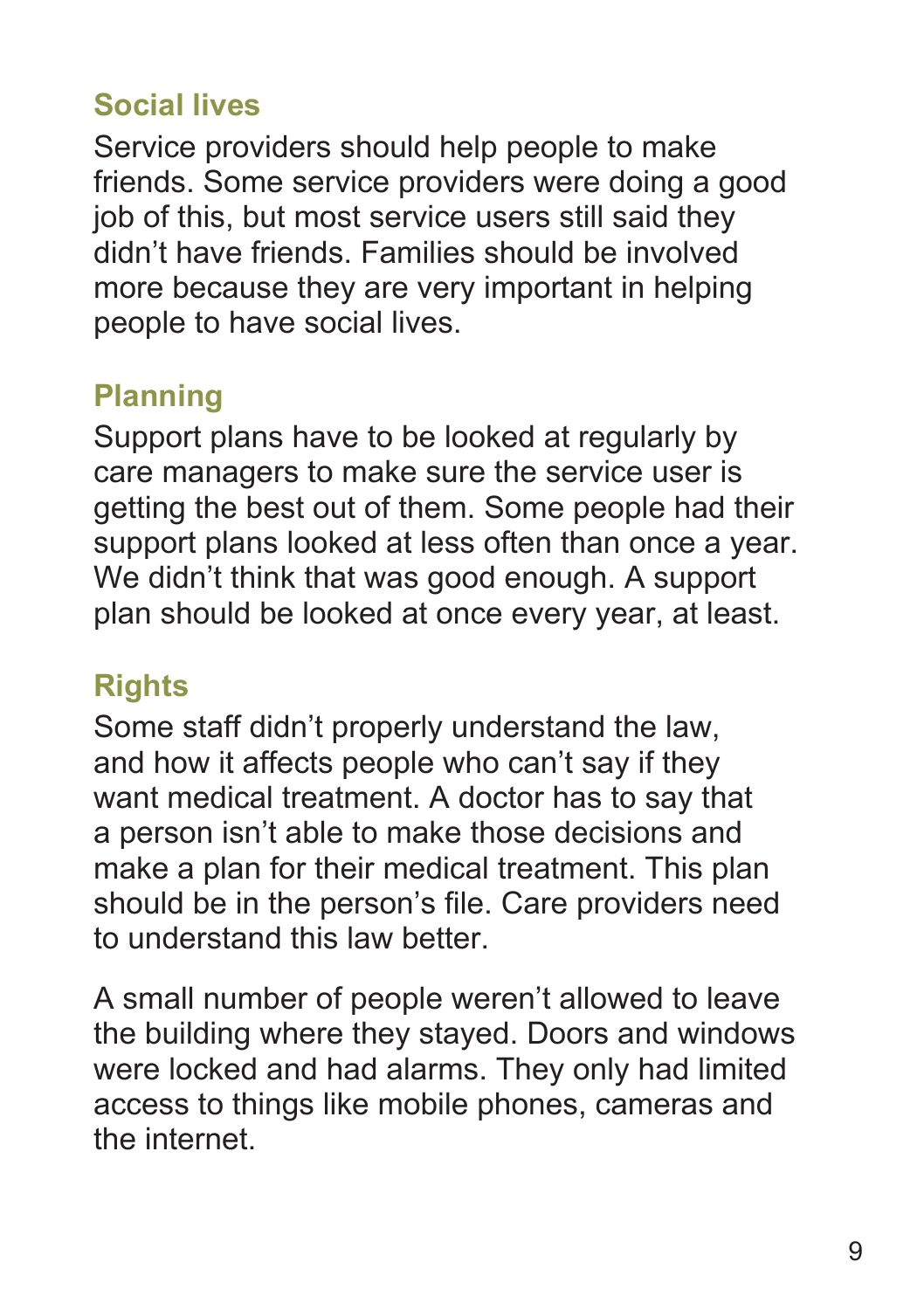Some people had to be physically held down at times, one person had to be kept by themselves sometimes, and another person had to be watched by a CCTV camera. Most of these things were done according to the law and were well managed, but we had worries about how seven of the people were being treated.

We think that if a person's freedom has to be limited in this way, it should be part of their welfare guardianship order and approved by a court.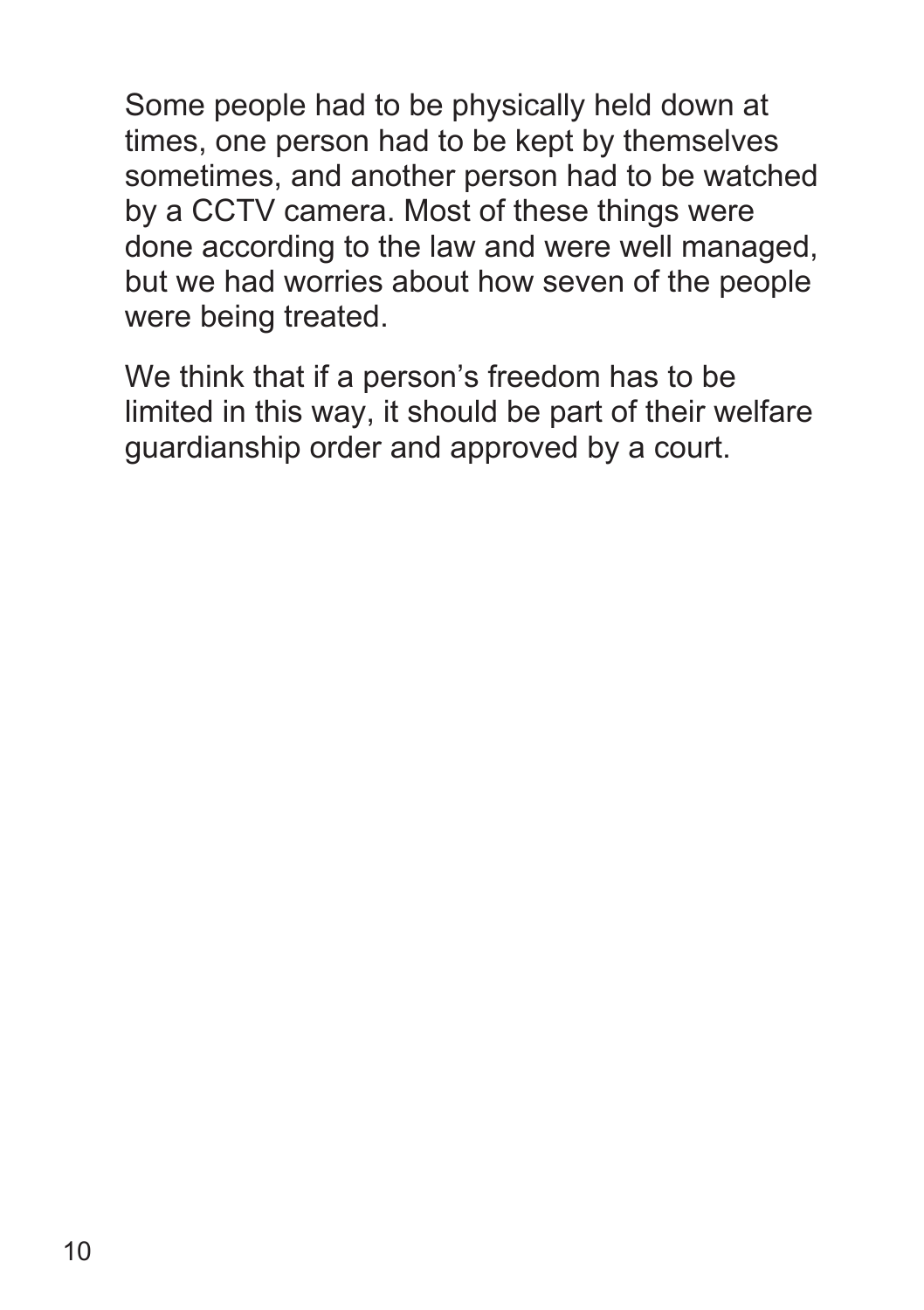## **Conclusion**

We were happy to see that a lot of what was set out in **The Same as You?** has happened. A lot of people with complex needs who used to get care in hospitals are now getting care as part of the community.

Most people lived in good quality housing, had good care and support, and were getting good help from learning disability teams. For a lot of people, life has changed for the better and they are much happier. They can develop new skills, do things they enjoy, and spend time with friends and family.

Service users and their families were mostly very pleased with how things were going, but some service users still found it hard to make friends and have relationships outside of their families.

A lot of service providers were giving good care to people with challenging behaviour. Community Learning Disability Teams were giving good support, but we think that some local authorities need to do more. People need to have their care needs looked at regularly – at least once every year.

Service providers need to make sure they are following the law and that they protect the rights of the people they care for.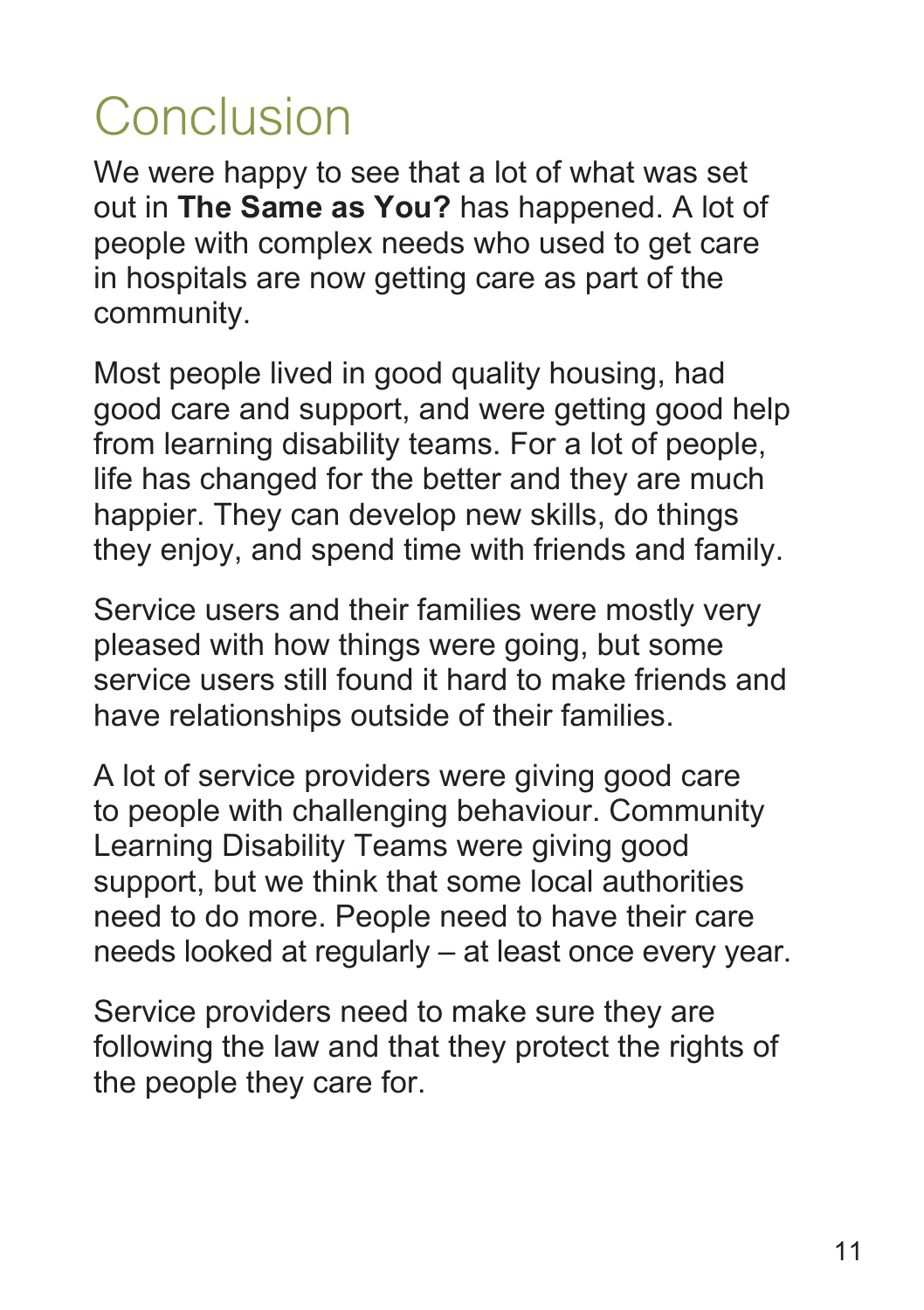The report shows how much care and support helps people with learning disabilities. The Scottish Government should take this into account when it is making new plans for people with learning disabilities, to make sure it improves their quality of life.